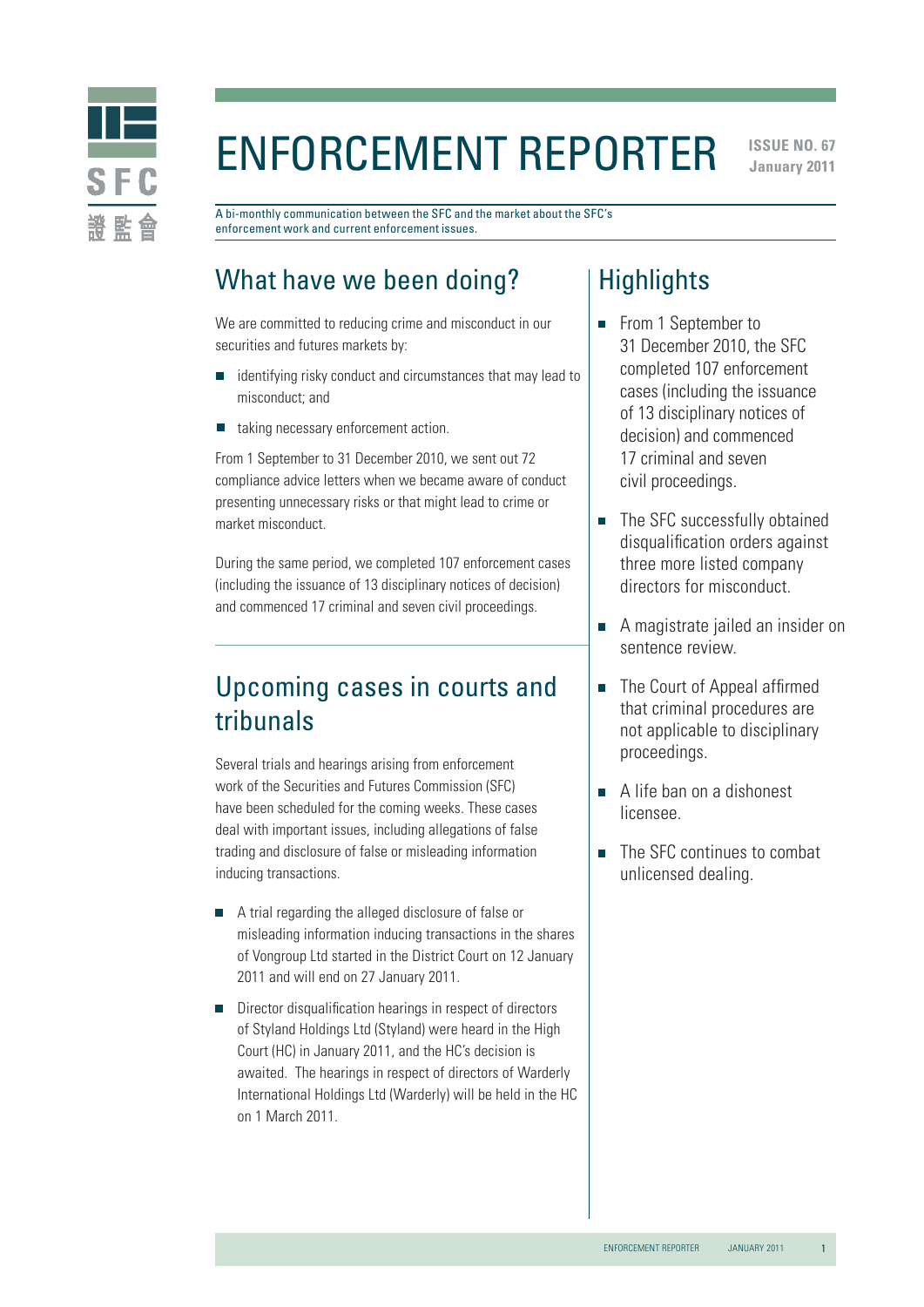- A verdict regarding the creation of an artificial price for dealings in the shares of IRICO Group Electronics Company Ltd by one defendant will be given by the Eastern Magistracy on 1 March 2011.
- Appeals against the convictions regarding false trading of derivative warrants issued by Macquarie Bank Ltd will be heard in the Court of Final Appeal on 2 March 2011.
- An appeal against acquittal regarding allegations of price rigging of Hang Seng China Enterprises Index futures contracts and Hang Seng Index futures contracts will be heard in the HC on 3 March 2011.
- A pre-trial review regarding the alleged false trading of shares of Shun Ho Resources Holdings Ltd and Shun Ho Technology Holdings Ltd will take place in the Eastern Magistracy on 14 March 2011.
- Appeals against the convictions regarding insider dealing in the shares of Egana Jewellery & Pearls Ltd will be heard in the Court of Final Appeal on 15 March 2011.

For a complete list of upcoming prosecutions and related criminal hearings, please see ["Upcoming Events and Calendar](http://www.sfc.hk/sfc/html/EN/events/prosecutions/prosecutions.html)" on the SFC website.

# Action against company directors continues

In Issue No. 65, we reported that the SFC achieved a breakthrough in investor protection by obtaining orders in the HC to disqualify company directors on new grounds – failure to make timely disclosure of material information to shareholders. Recently, the SFC obtained three further disqualification orders, being the 13th to 15th orders obtained to date.

Two former executive directors of Warderly, Yeung Kui Wong and Yu Hung Wong, were disqualified from being directors or being involved in the management of any corporation, without leave of the court, for five years and two years respectively. Yeung is allowed to continue to be a director of a private company to conduct his business.

The SFC directed that trading in the shares of Warderly be suspended in May 2007 and focused on the events between July 2006 and April 2007 in its investigation. The SFC alleged that Warderly should have disclosed its substantially depleted financial position to the market.

Both Yeung and Yu accepted they:

- failed to manage the company with the necessary degree of skill, care, diligence and competence as reasonably expected of persons of their knowledge and experience holding their offices and functions within Warderly; and
- **Failed on a number of occasions to ensure Warderly complied with the disclosure requirements under the Listing Rules and to** give shareholders all the information they might reasonably expect.

The SFC commenced proceedings to disqualify six directors of Warderly. To date, the court has made disqualification orders against four former directors as a result of their misconduct. The SFC is also taking similar action against the remaining two former directors.

In another recent case, a former executive director of Styland, Li Wang Tai, Steven, was disqualified from being a director or being involved in the management of any listed corporation, without leave of the court, for six years.

Li accepted, among other things, that he:

failed to manage the company with the necessary degree of skill, care, diligence and competence as may reasonably be expected of a person of his knowledge and experience and holding his office within the company; and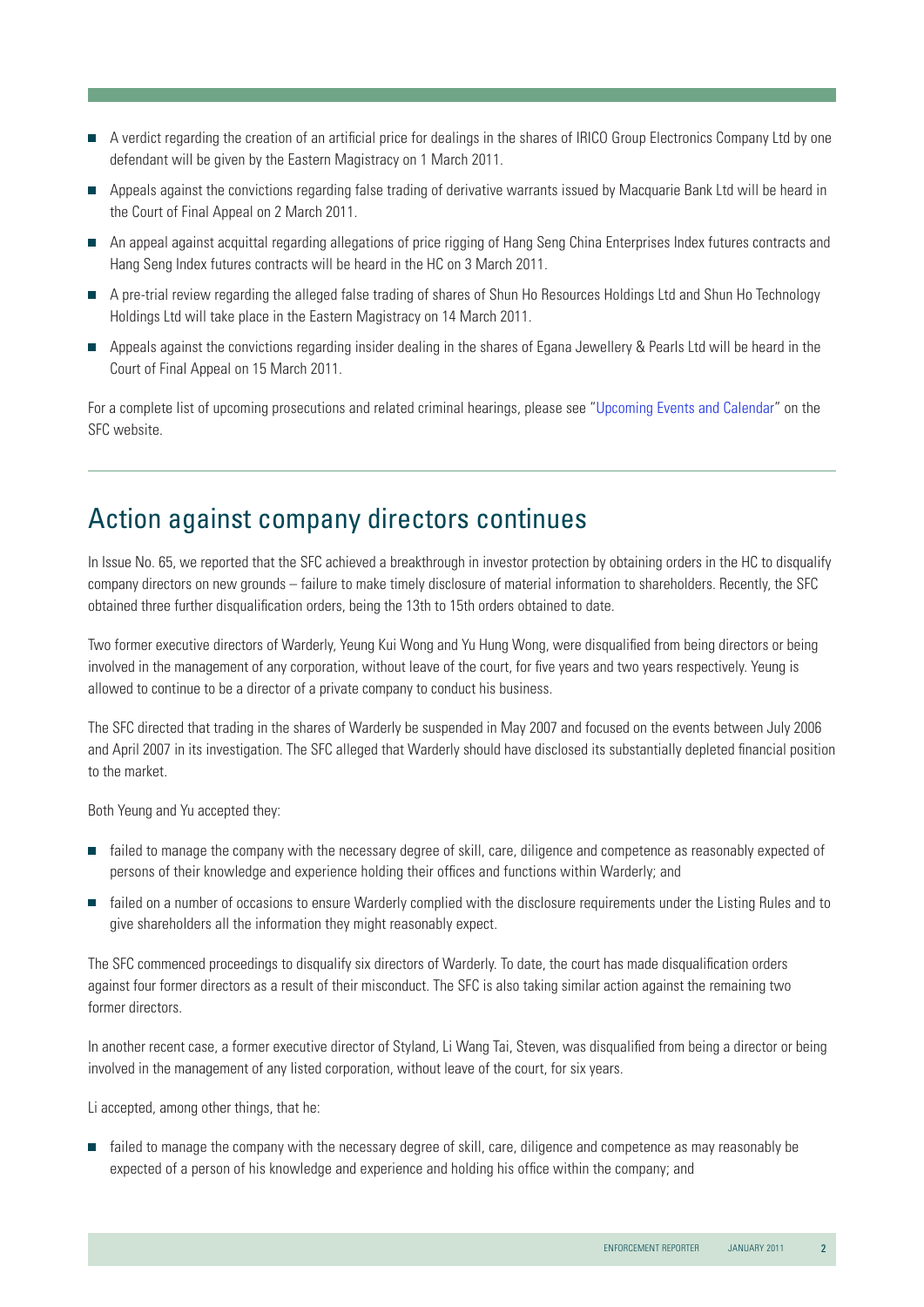failed to equip himself with the necessary understanding of the Listing Rules, or to consider them when the company decided to enter into a number of transactions to acquire assets that resulted in significant losses.

Further, the business and affairs of Styland had been conducted in a manner involving misfeasance or other misconduct and resulting in its members not being given all the information as they might reasonably expect. The manner was unfairly prejudicial to the company's members.

The SFC commenced proceedings against Li, the former chairman and two current executive directors of the company in 2008. The SFC's petition in relation to the former chairman and the two current executive directors of the company was heard in January 2011. The court's decision is awaited.

Listed company directors are in positions of substantial trust and responsibility. As such, they have an obligation to ensure the market is properly informed. Directors who breach their obligations, commit misconduct or keep bad news to themselves when it should be disclosed, cause real damage to the company, their shareholders and the market. The SFC will continue to make directors accountable in actions like this.

For further details, please see press releases dated 8 October 2010 and 23 November 2010, and reasons for decisions dated 27 October 2010 (HCMP 1742/2009) and 23 November 2010 (HCMP 1702/2008) on the [Judiciary's website](http://www.judiciary.gov.hk/en/index/index.htm).

### Courts support SFC in stamping out insiders

We have from time to time noted the gravity of insider dealing and our strategy to curb it by using the full range of powers and remedies available to us, including seeking criminal, civil and administrative sanctions. Recent decisions of the courts and the Market Misconduct Tribunal (MMT) show further support for the SFC's enforcement action against insider dealing. The SFC has also commenced civil proceedings in the HC against four suspected insiders, including two solicitors.

#### **Magistrate jailed an insider on sentence review**

In Issue No. 66, we reported that Chan Pak Hoe, Pablo was convicted of insider dealing in connection with the proposal by Goldwyn Management Ltd (Goldwyn) to acquire shares in Universe International Ltd (Universe) from the majority shareholder. Chan made a profit of about \$120,000 on selling all his Universe shares while in possession of confidential and price-sensitive information about the proposal. Chan was sentenced to serve 240 hours of community service.

Under the community service order, Chan was not required to repay or disgorge any profit. The SFC thus sought a review of the magistrate's sentence.

On 14 September 2010, at the review hearing, the Eastern Magistracy substituted the original sentence with a term of fourmonth imprisonment and a fine of \$120,000 (the amount of profit made). The magistrate stated that "… on the facts as found, the defendant has abused his position [Chan represented the majority shareholder in the negotiation of the proposed acquisition] and it was well planned. Therefore it would be wrong to impose a community service order … I also agree that there should be a fine, which is not less than the profits earned."

Chan was granted bail pending his appeal against the magistrate's decision.

#### **Appeals against insider dealing convictions heard**

In Issue No. 62, we reported the first indictable trial in the District Court for insider dealing concerning the shares of Egana Jewellery & Pearls Ltd (Egana) under the Securities and Futures Ordinance (SFO).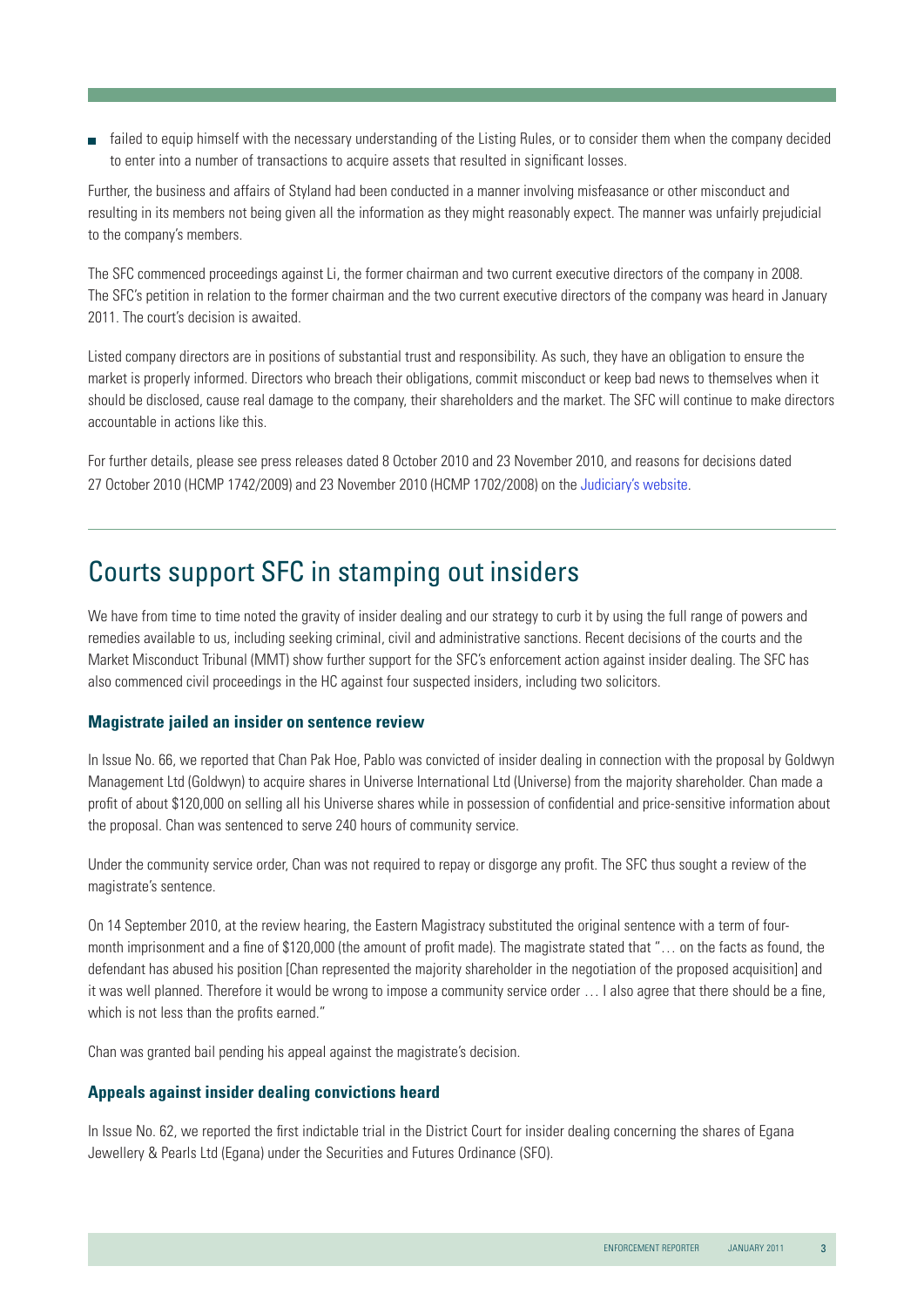The five defendants in the case were convicted of a total of 12 charges of insider dealing by the District Court. Two of them were jailed for 26 months and 12 months respectively. The other three defendants were each sentenced to 200 hours of community service.

The three defendants, Ma Hon Kit, Sammy, Tso Kin Wah, Cordelia and Ma Chun Ho, Ronald, applied for leave to appeal against their convictions. The Court of Appeal (CA) upheld the insider dealing convictions for Sammy Ma and Tso and quashed the conviction for Ronald Ma.

Sammy Ma and Tso have applied for leave to appeal against their convictions to the Court of Final Appeal (CFA). The two insiders who are now in jail have not pursued any appeals.

#### **Ex-trainee solicitor and licensee found culpable of insider dealing**

The MMT recently submitted reports to the Financial Secretary in relation to dealing in the shares of Mirabell International Holdings Ltd (Mirabell). The MMT determined that Liu Yan Yan and Zhang Bi Jia had engaged in insider dealing.

Between 18 and 22 February 2008, Liu was a trainee solicitor of Norton Rose, Hong Kong (Norton Rose), which advised Belle International Holdings Ltd (Belle) on a general offer to acquire all the shares of Mirabell. As a result of her employment, Liu possessed specific non-public price-sensitive information that Belle and Mirabell would jointly announce the general offer on or about 28 February 2008. Liu disclosed the information to Zhang. Zhang bought a total of 182,000 Mirabell shares on behalf of Liu and/or his own account before trading in the shares was suspended. Zhang later sold the shares and made a profit.

The MMT ordered:

- Liu to pay a total of \$1,158,678 of costs and expenses to the Government and the SFC. Also, the Law Society of Hong Kong was recommended to take disciplinary action against her;
- Zhang to pay \$74,474 (i.e., profit gained by the market misconduct) and compound interest on this sum to the Government, and a total of \$642,185 of costs and expenses to the Government and the SFC. Also, the SFC was recommended to take disciplinary action against Zhang, who was an SFC licensee at the time.

The MMT said that Liu was in gross breach of the trust reposed in her by Norton Rose. She had been entrusted to work in a small team on the proposed conditional general offer by Belle to acquire all the shares of Mirabell. It was intended that she kept that information confidential were she to discover it in the course of her work. She did not do so but disclosed it to Zhang instead.

#### **Civil proceedings against solicitors and others**

The SFC alleges that Young Bik Fung and Lee Kwok Wa, while working as solicitors in different firms, obtained information about a tender offer on Hsinchu International Bank Company Ltd (Hsinchu Bank) and the proposed privatisation of Asia Satellite Telecommunications Holdings Ltd (Asia Satellite) respectively. The information was non-public, confidential and materially pricesensitive. The SFC also alleges that before the respective announcement of the tender offer and proposed privatisation, Young bought Hsinchu Bank shares and tipped off her boyfriend Lee and his two sisters to buy the shares, while Lee tipped off Young and his two sisters to buy Asia Satellite shares.

The SFC alleges that the above persons have contravened in various capacities:

- section 300 of the SFO by engaging in fraudulent or deceptive schemes to trade and by misusing confidential information to acquire Hsinchu Bank shares; and
- section 291 of the SFO by using insider information to deal in Asia Satellite shares.

The SFC therefore applied for court orders to: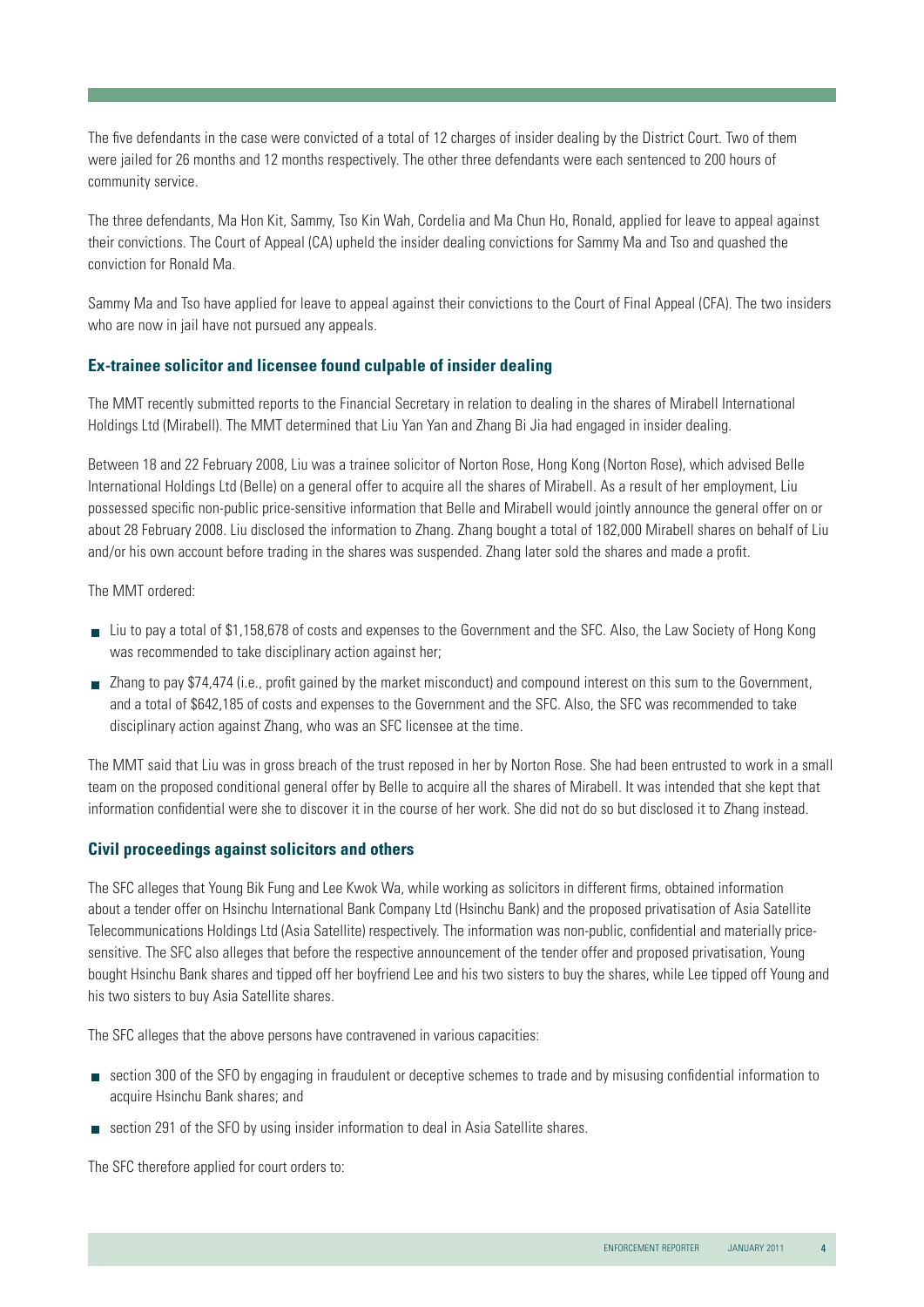- declare the relevant transactions to be contraventions of SFO provisions, that the defendants were involved in those contraventions and that the transactions be void or voidable;
- restrain the above defendants from disposing of the profits (allegedly \$2.9 million) or traceable proceeds;
- appoint an administrator to receive the profits or traceable proceeds and distribute them appropriately; and
- $\blacksquare$  require the defendants to:
	- disgorge or account for the profits or traceable proceeds;
	- restore the positions of their counterparties to those before the transactions took place; and/or
	- pay damages to any person as the court directs.

For further information, please see press releases dated 14 September 2010, 12 October 2010 and 22 December 2010, and the MMT's press release dated 5 November 2010 and report dated 13 October 2010.

# Interim injunction discharged

The CFA has dismissed an interim injunction obtained by the SFC. The SFC commenced proceedings against four parties and obtained interim injunctions freezing profits of alleged insider dealing in shares of Asia TeleMedia Ltd between April and June 2007.

The case before the CFA was only brought by one party, Kayden Ltd. The issue was whether the CA was correct in allowing the SFC leave to pursue proceedings against Kayden, given that it does not have any business or assets in Hong Kong.

The consequence of the CFA's decision is that the initial interim injunction against Kayden has been discharged and there is no more interim order against it. However, the decision does not affect interim injunctions against the other three parties. The SFC will continue to prosecute this proceeding.

For details, please see the CFA's judgment dated 6 December 2010 on the [Judiciary's website](http://www.judiciary.gov.hk/en/index/index.htm) (FACV No. 1 of 2010) and the SFC's press release dated 6 December 2010.

# Non-criminal nature of disciplinary process

Recently, the CA has allowed the SFC's appeal against a decision of the Securities and Futures Appeals Tribunal (SFAT) and decided that criminal procedures are not applicable to SFC disciplinary proceedings.

The case stemmed from the SFAT's decision on Li Kwok Keung, Asser. Li was first convicted of providing misleading information to the SFC in contravention of section 184 of the SFO. In the course of his criminal trial, Li gave an undertaking to the court and the SFC that he would co-operate with the SFC in relation to another ongoing investigation but subsequently refused to co-operate. The SFC revoked his licence and banned him from re-entering the industry for 10 years.

The SFAT altered the SFC's decision to a suspension of 18 months for Li lying to the SFC and breaching his undertaking to cooperate. In its determination, the SFAT equated the obligations of the SFC in disciplinary proceedings with that of a prosecutor in criminal proceedings.

The SFC appealed to the CA against both the penalty imposed by the SFAT and its analogy drawn between the SFC's disciplinary process and criminal procedures.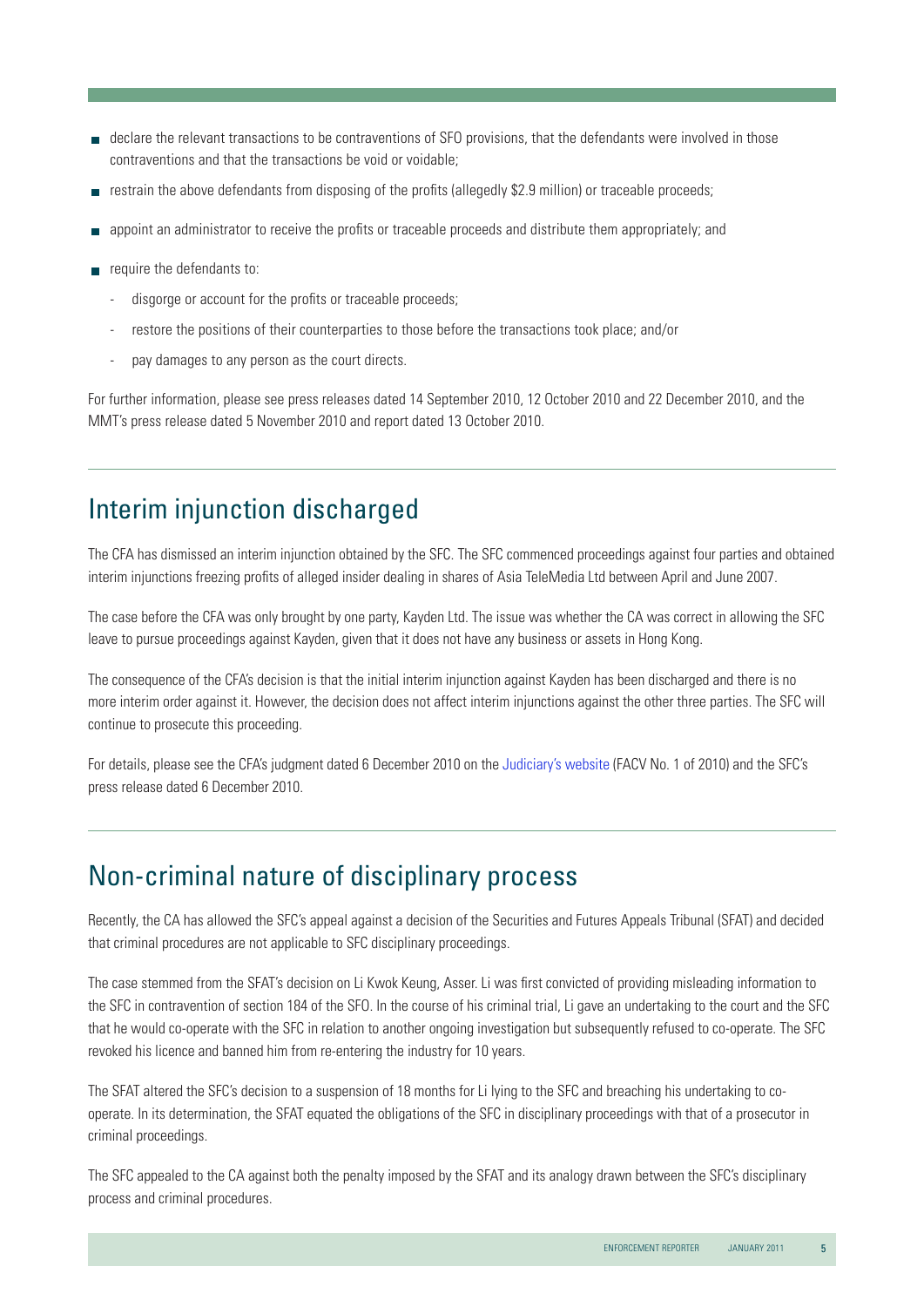The CA unanimously allowed the SFC's appeal and increased the penalty for Li from a suspension of licence for 18 months to a prohibition order for three years. In particular, the CA said the SFO is intended to be a "self-sufficient statutory code for dealing with regulatory disciplinary matters" and importation of criminal law analogies "manifestly are inappropriate and unhelpful."

The CA also referred to an earlier determination of the SFAT in SFAT Application No. 4 of 2007 (dated 9 November 2007) Lee On Ming, Paul and the SFC. In that case, the SFAT held that:

- the civil standard of proof, allowing for flexibility in respect of the seriousness of the issue, should be used before the SFAT and in any SFC disciplinary proceedings; and
- SFC disciplinary proceedings are civil in nature for the purposes of the Hong Kong Bill of Rights.

For details, please see press releases dated 23 March 2010 and 29 November 2010, and the CA's judgment dated 26 November 2010 on the [Judiciary's website](http://www.judiciary.gov.hk/en/index/index.htm) (CACV 85/2010, SFC v Li Kwok Keung, Asser).

#### Recent dishonesty cases

The SFC requires people who apply for licences and those who are already licensed to be honest. To protect investors, the SFC only allows people who demonstrate the required level of integrity and honesty as well as expertise to perform regulated activities. Dishonesty of any nature will not be tolerated.

#### **Misleading a client**

Pauline Ellen Cousins, a former managing director and responsible officer of Crown Asset Management Ltd, was banned from reentering the industry for life.

During an SFC investigation, Cousins was found to have produced four false portfolio valuation summaries to a client between 2002 and 2006 to mislead the client into believing that he had invested \$1.75 million in an investment-linked assurance scheme. In the absence of the client's authority, she had invested the money in a hi-tech company, which was subsequently put into administration.

The disciplinary action follows Cousins' conviction in the District Court on four counts of furnishing false information. She was sentenced to 21 months' imprisonment in December 2009 in proceedings commenced by the Police's Commercial Crime Bureau following a referral by the SFC.

#### **Misleading the SFC**

Section 383 of the SFO prohibits people from making false or misleading representations in applications to the SFC. Recently, the Eastern Magistracy convicted two persons of giving false or misleading information to the SFC in applications for a licence to carry on regulated activities and for an extension of the deadline to submit audited accounts.

In the first case, Lam Ying Kam was fined \$10,000 and ordered to pay investigation costs to the SFC. In the second case, Able Alliance International Ltd and its director, Chan Ping Keung, Thomas, were fined a total of \$40,000 for failing to submit the required records for two financial years within the specified period contrary to section 156 of the SFO. Chan was also convicted of making false or misleading representations to the SFC. They also were ordered to pay investigation costs to the SFC.

The SFC requires people to make full and accurate representations to it in all circumstances. The same principle also applies to the submission of audited accounts, which must be timely, in order not to hinder the SFC's ability to assess the financial soundness of licensed corporations.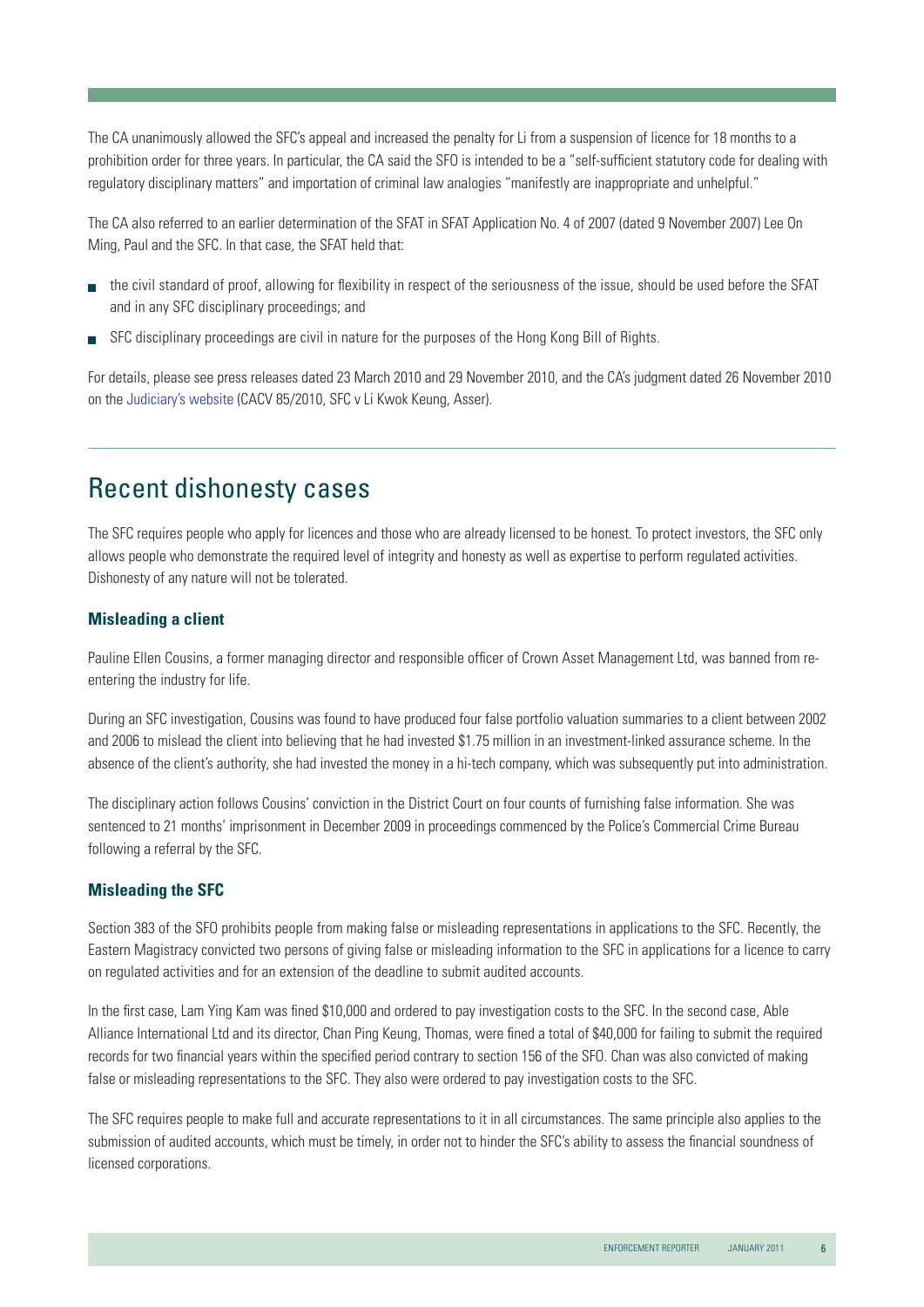#### **Forging signatures**

Yam Chin Yui, Peggy, a former employee of CITIC Ka Wah Bank Ltd, was banned from re-entering the industry for 18 months for forging her colleagues' signatures on banking documents. She forged her colleagues' initials to speed up processing of certain transactions in breach of her employer's internal control procedures in relation to verification of banking documents. Although Yam did not profit from her forgery, her act was dishonest.

For details, please see press releases dated 8 November 2010, 9 November 2010, 15 November 2010 and 29 December 2010.

### Managing risks through proper internal controls

Recently, the SFC disciplined Merrill Lynch (Asia Pacific) Ltd and Merrill Lynch Futures (Hong Kong) Ltd (collectively referred to as Merrill Lynch) and a managing director and senior trader at Merrill Lynch for conduct associated with mis-marking activities in a trading book.

From December 2007 to October 2008, Jugurtha Harchaoui had mis-marked a trading book in exotics options (the Book) by manipulating the volatility marks in the valuation model, and accessed the computer system without authority to alter pricing parameters on various occasions. He sought to cover up his action by instructing a junior trader in his team to use a manipulated computer programme to mark the Book during his sick leave. The mis-marking activities resulted in the value of the Book being inflated by approximately US\$25 million and caused the actual loss to be wrongly reported to Merrill Lynch. He was dishonest and had abused his seniority by instructing his subordinate to implement his mis-marking activities. He was banned from re-entering the industry for life.

Merrill Lynch was fined \$3.5 million for not having adequate internal systems and controls in place to manage the risks associated with mis-marking.

Merrill Lynch's misconduct was not intentional and it has taken remedial steps to address the compliance weaknesses. The proper implementation of an effective risk management framework could have enabled Merrill Lynch to detect the mis-marking earlier.

Licensed corporations, therefore, must have effective procedures in place to manage risks of their trading books. For books that deal in illiquid assets with low price transparency, more robust measures must be installed.

For details, please see press releases dated 31 May 2010 and 9 September 2010.

### Action continues against unlicensed dealing

The last edition of the Reporter explained how recent decisions of the HC and CA support the SFC's enforcement actions in combating unlicensed dealing. The SFC continues to combat unlicensed dealing through criminal prosecutions and disciplinary actions.

Recently, the SFC prosecuted the following entities for carrying on a business of dealing in securities without being licensed by the SFC: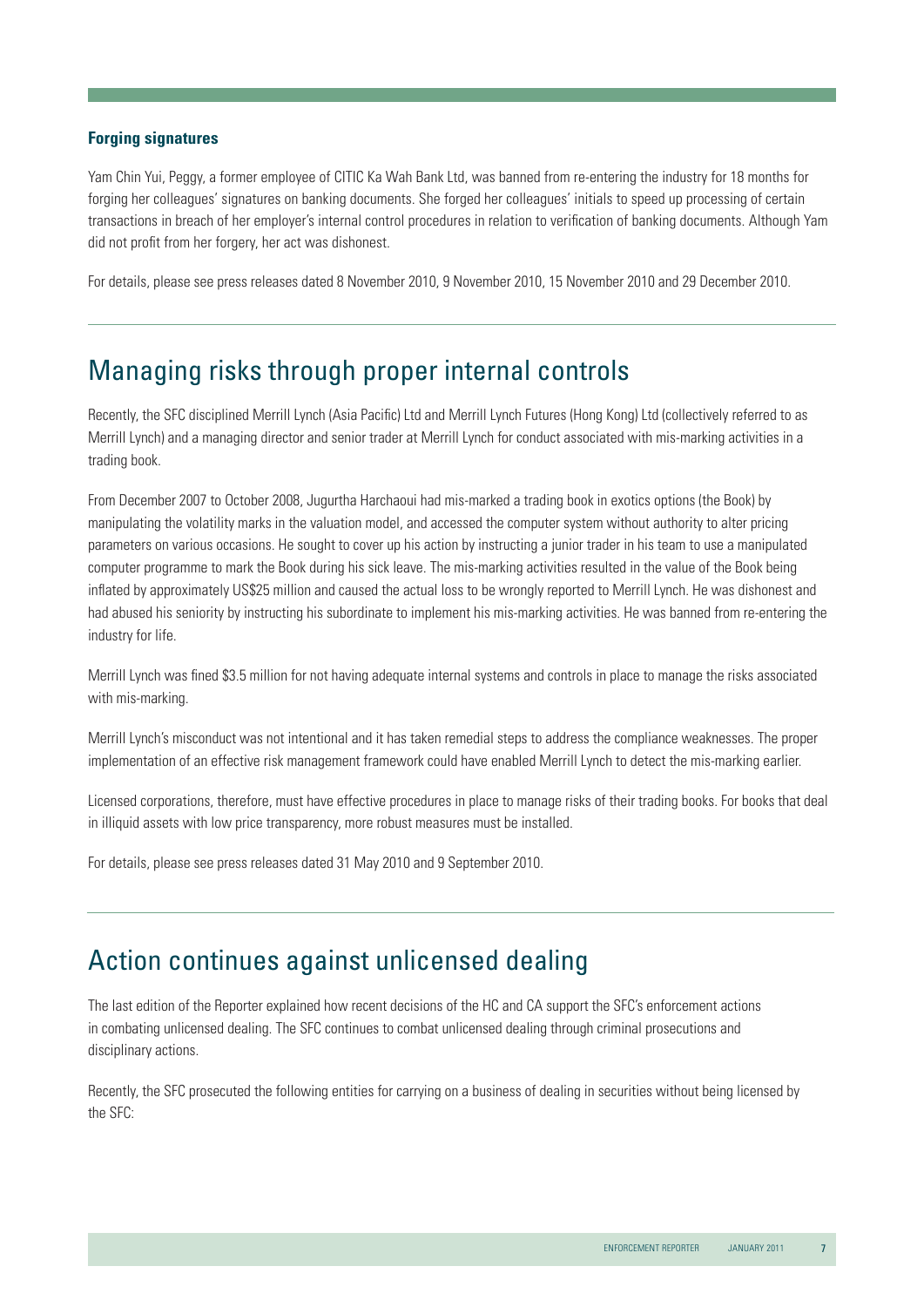- Ma Siu Kwan and a company under his control, Hong Kong Business Agency Group Ltd, had made offers to the general public to sell shares held by clients. The offers, which did not exist, were made through advertisements on a website and made also to a potential buyer; and
- Lee Chi Ying had provided dealing services including price quotes and placing orders with a licensed firm. However, Lee was not employed or authorised by it.

The above persons pleaded guilty. They were fined a total of \$15,000 and ordered to pay investigation costs to the SFC.

The SFC also took disciplinary action against people who facilitated unlicensed activities:

- Tam Sak Man, a former account executive of Hantec International Ltd, was reprimanded and fined \$816,220 by the SFC. Tam assisted a number of Hong Kong residents to open leveraged foreign exchange trading accounts at Cosmos Hantec Investment (NZ) Ltd (Cosmos Hantec), an unlicensed entity that operated leveraged forex trading in New Zealand. Tam received commission income from the trading of these Hong Kong residents, who suffered losses in their trading. To date, the SFC has taken disciplinary actions against six persons (including Tam) in connection with the unlawful operations of Cosmos Hantec. The sanctions ranged from reprimand to revocation and prohibition from re-entering the industry for 10 years.
- Noble Apex Advisors Ltd was reprimanded and fined \$1 million pursuant to a resolution entered into with the SFC under section 201 of the SFO. Noble Apex had allowed an unlicensed person to head a team of representatives and to engage in regulated activities. The team operated at different premises and its activities were not properly supervised. Noble Apex had breached the Code of Conduct for Persons Licensed by or Registered with the SFC (the Code) by disregarding its regulatory duties to ensure adequate controls and systems were in place.

Investors should not deal with unlicensed firms or persons. They can visit the SFC's website ([www.sfc.hk](http://www.sfc.hk/sfc/html/EN/)) to check whether a firm or a person is licensed.

For details, please see press releases dated 3 October 2007, 31 March 2008, 2 June 2009, 26 May 2010, 7 October 2010, 25 October 2010, 8 November 2010 and 25 November 2010.

### Enforcement policy and practice

The Securities and Futures (Contract Limits and Reportable Positions) Rules (the Rules) require any person who holds or controls an open position in futures contracts or stock options contracts to lodge a notice in writing with The Stock Exchange of Hong Kong Ltd (SEHK) or Hong Kong Futures Exchange Ltd (as the case may be) when a position reaches a reporting level. The Rules also prescribe the limit on the number of futures contracts or stock options contracts that may be held or controlled by any person. Any person who, without reasonable excuse, fails to comply with these requirements is liable:

- on conviction on indictment to a fine at level 6 (i.e., \$100,000) and to imprisonment for two years; or
- on summary conviction to a fine at level 3 (i.e., \$10,000)and to imprisonment for six months.

Recently, we have become aware of firms trading in excess of the prescribed limit or failing to report the open position in accordance with the Rules.

The SFC would like to remind firms that:

 they should understand the requirements of the Rules, including the prescribed limit on the number of contracts held or controlled by any people and the reporting obligations: